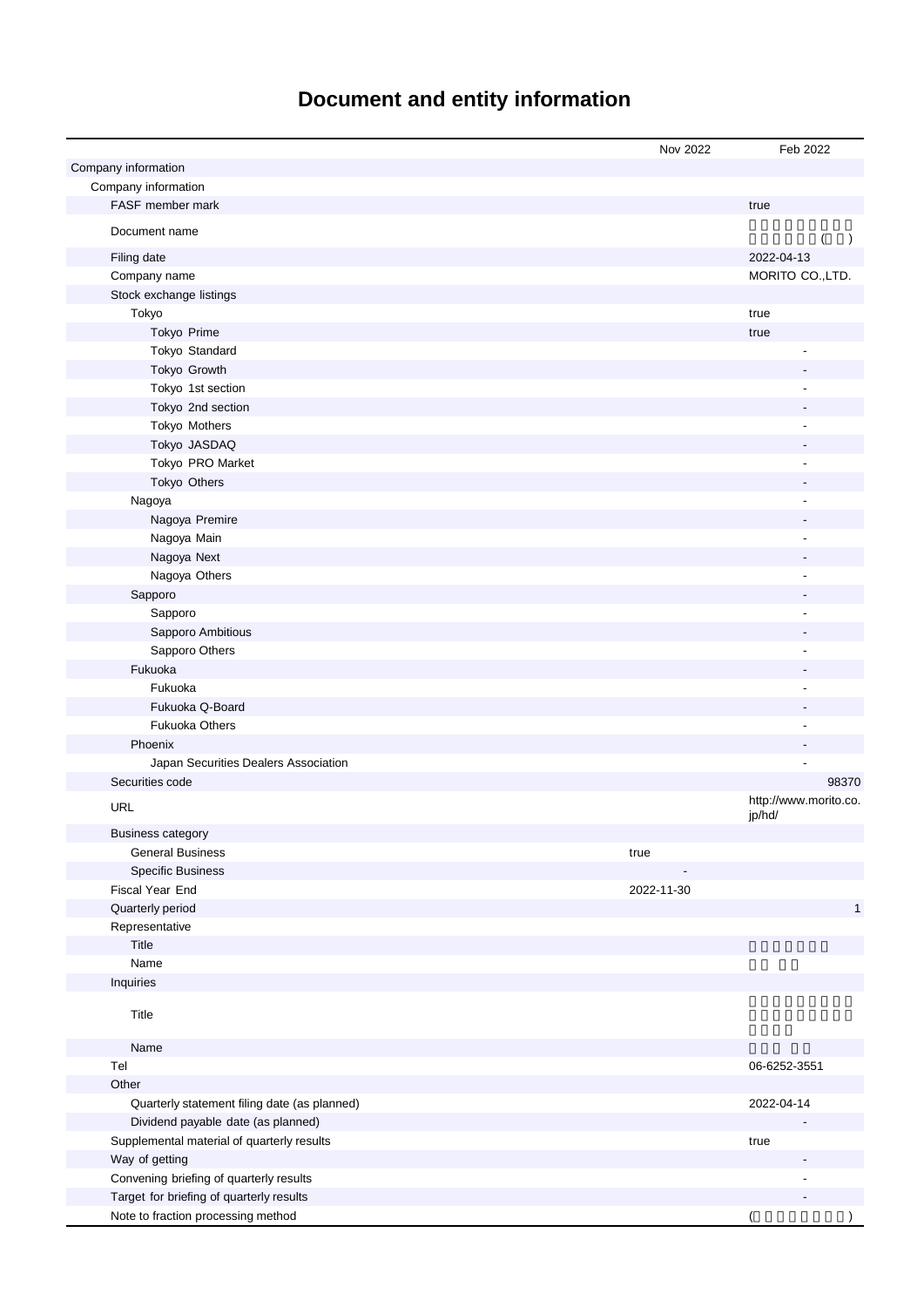## **Business Results-Quarterly operating results**

(in millions of yens)

|                                                    | Feb 2022 | Feb 2021 |
|----------------------------------------------------|----------|----------|
| Quarterly operating results                        |          |          |
| Quarterly operating results                        |          |          |
| Consolidated operating results                     |          |          |
| Consolidated income statements information         |          |          |
| Net sales                                          |          |          |
| Net sales                                          | 11,561   | 10,629   |
| % change                                           | 8.8      | $-4.9$   |
| Operating profit                                   |          |          |
| Operating profit                                   | 610      | 473      |
| % change                                           | 28.9     | 40.6     |
| Ordinary profit                                    |          |          |
| Ordinary profit                                    | 655      | 485      |
| % change                                           | 35.0     | 58.6     |
| Profit attributable to owners of parent            |          |          |
| Profit attributable to owners of parent            | 449      | 288      |
| % change                                           | 55.6     | 70.8     |
| Note to consolidated income statements information |          |          |
| Comprehensive income                               |          |          |
| Comprehensive income                               | 537      | 271      |
| Change in comprehensive income                     | 97.8     |          |
| Other consolidated operating results               |          |          |
| Basic earnings per share (Yen)                     | 16.53    | 10.54    |
| Diluted earnings per share (Yen)                   |          |          |

## **Business Results-Quarterly financial positions**

| (in millions of yens) |
|-----------------------|
|                       |

|                                          | Feb 2022 | Nov 2021 |
|------------------------------------------|----------|----------|
| Quarterly financial positions            |          |          |
| Quarterly financial positions            |          |          |
| Consolidated financial positions         |          |          |
| Total assets                             | 45,718   | 45,938   |
| Net assets                               | 33,807   | 33,914   |
| Capital adequacy ratio (%)               | 73.8     | 73.7     |
| Note to consolidated financial positions |          |          |
| Owner's equity                           | 33,751   | 33,858   |

### **Quarterly Dividends**

(in millions of yens)

|                          | Nov 2022 | Nov 2021                 |
|--------------------------|----------|--------------------------|
| Quarterly dividends      |          |                          |
| Quarterly dividends      |          |                          |
| <b>Dividends</b>         |          |                          |
| Dividend per share (Yen) |          |                          |
| Dividend per share (Yen) |          |                          |
| First quarter            |          |                          |
| Result                   | ٠        | $\overline{\phantom{a}}$ |
| Second quarter           |          |                          |
| Result                   |          | 9.00                     |
| Forecast                 | 13.50    |                          |
| Upper                    | ۰        |                          |
| Lower                    | ٠        |                          |
| Third quarter            |          |                          |
| Result                   |          | $\overline{\phantom{a}}$ |
| Forecast                 | ٠        |                          |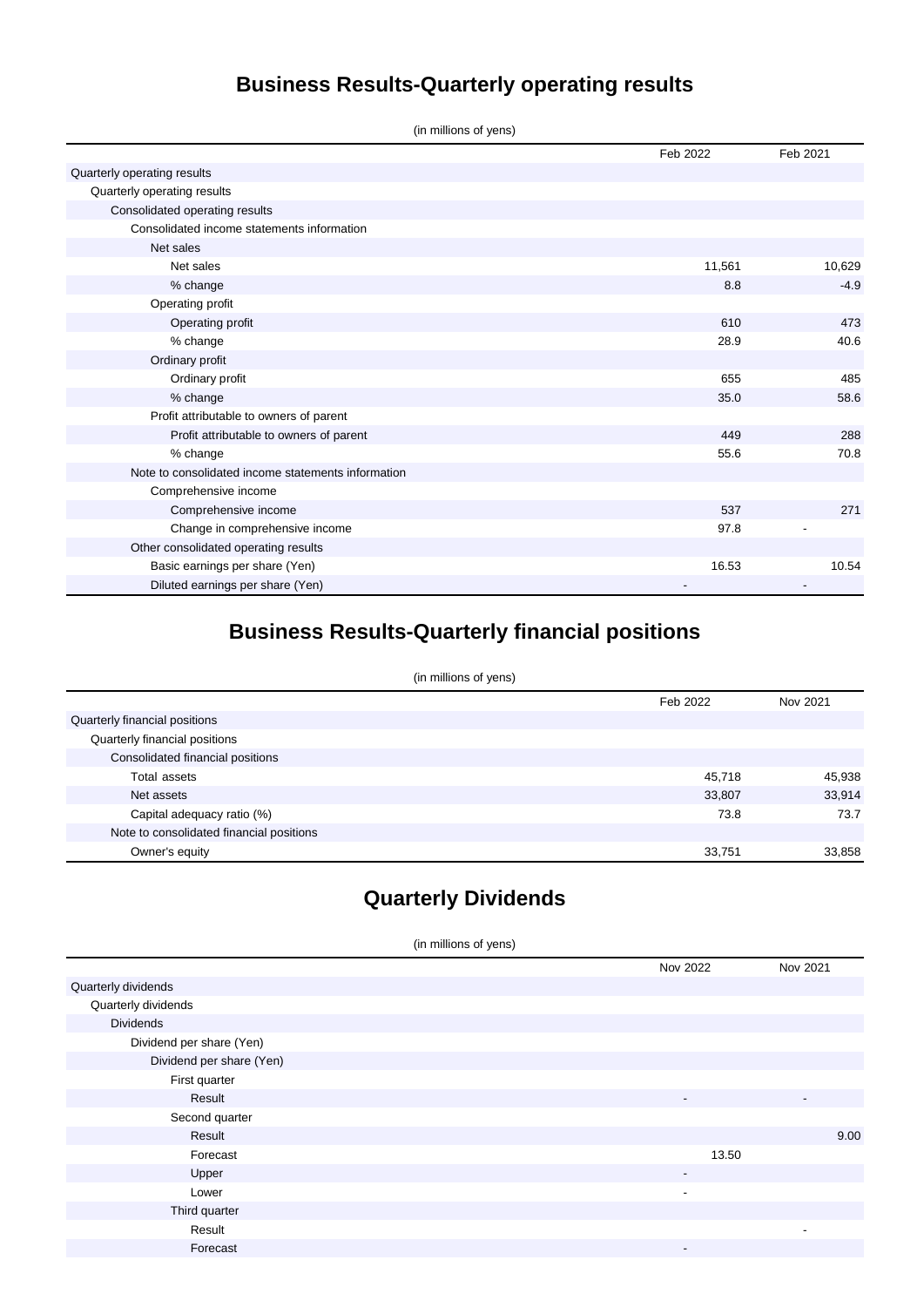| Upper                                                                  |                          |       |       |
|------------------------------------------------------------------------|--------------------------|-------|-------|
| Lower                                                                  | -                        |       |       |
| Year end                                                               |                          |       |       |
| Result                                                                 |                          |       | 17.00 |
| Forecast                                                               |                          | 13.50 |       |
| Upper                                                                  | $\overline{\phantom{a}}$ |       |       |
| Lower                                                                  | $\blacksquare$           |       |       |
| Annual                                                                 |                          |       |       |
| Result                                                                 |                          |       | 26.00 |
| Forecast                                                               |                          | 27.00 |       |
| Upper                                                                  | $\overline{\phantom{a}}$ |       |       |
| Lower                                                                  | $\overline{\phantom{a}}$ |       |       |
| Correction of dividend forecast from the most recent dividend forecast |                          |       |       |
| Correction of dividend forecast from the most recent dividend forecast |                          |       |       |
| Annual                                                                 |                          |       |       |

## **Quarterly Forecasts**

|                                         | (in millions of yens)    |              |
|-----------------------------------------|--------------------------|--------------|
|                                         | Nov 2022                 |              |
| Quarterly forecasts                     |                          |              |
| Quarterly forecasts                     |                          |              |
| Title for forecasts                     | 2022 11<br>12<br>11 30   | 2021<br>2022 |
| Preamble to consolidated forecasts      |                          |              |
| Preamble to forecasts                   |                          |              |
| Main table of consolidated forecasts    |                          |              |
| Net sales                               |                          |              |
| Net sales                               |                          |              |
| Forecast                                |                          | 45,000       |
| Upper                                   | ٠                        |              |
| Lower                                   |                          |              |
| % change                                |                          |              |
| Forecast                                |                          | 3.1          |
| Upper                                   | $\overline{\phantom{a}}$ |              |
| Lower                                   |                          |              |
| Operating profit                        |                          |              |
| Operating profit                        |                          |              |
| Forecast                                |                          | 1,800        |
| Upper                                   | $\overline{a}$           |              |
| Lower                                   | ä,                       |              |
| % change                                |                          |              |
| Forecast                                |                          | 11.1         |
| Upper                                   |                          |              |
| Lower                                   | $\overline{a}$           |              |
| Ordinary profit                         |                          |              |
| Ordinary profit                         |                          |              |
| Forecast                                |                          | 1,850        |
| Upper                                   | ÷,                       |              |
| Lower                                   |                          |              |
| % change                                |                          |              |
| Forecast                                |                          | 0.9          |
| Upper                                   | $\overline{\phantom{a}}$ |              |
| Lower                                   |                          |              |
| Profit attributable to owners of parent |                          |              |
| Profit attributable to owners of parent |                          |              |
| Forecast                                |                          | 1,450        |
| Upper                                   |                          |              |
| Lower                                   |                          |              |
| % change                                |                          |              |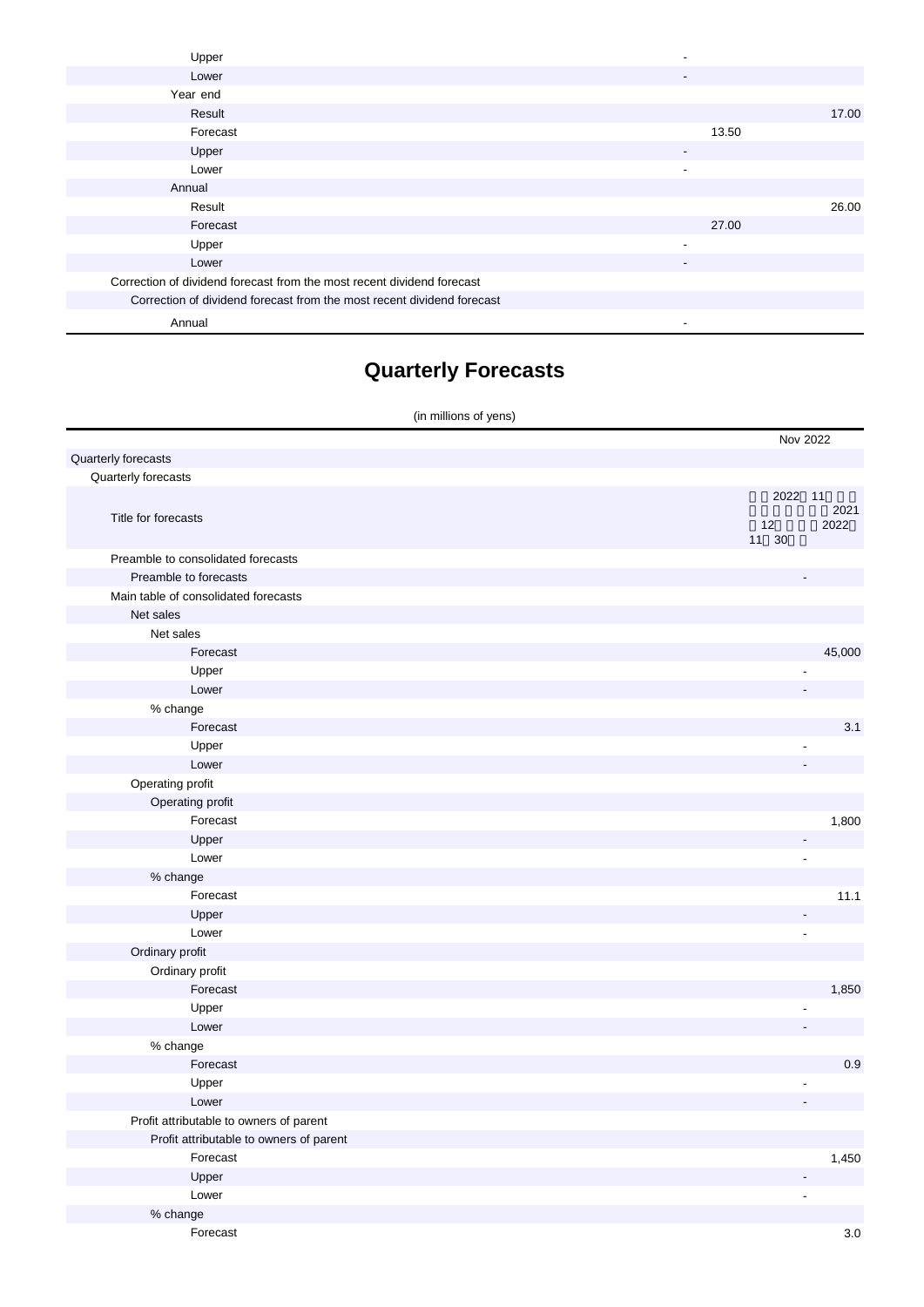| Upper                                                                    |       |
|--------------------------------------------------------------------------|-------|
| Lower                                                                    |       |
| Basic earnings per share (Yen)                                           |       |
| Basic earnings per share (Yen)                                           |       |
| Forecast                                                                 | 53.13 |
| Upper                                                                    |       |
| Lower                                                                    |       |
| Note to consolidated forecasts                                           |       |
| Note to forecasts                                                        |       |
| Correction of financial forecast from the most recent financial forecast |       |
| Correction of financial forecast from the most recent financial forecast |       |
| Forecast                                                                 | -     |

### **Notes, Quarterly-Material changes in subsidiaries during this period changes in scope of consolidations resulting from change in subsidiaries**

|                                                                                                                                   | Feb 2022 |
|-----------------------------------------------------------------------------------------------------------------------------------|----------|
| Material changes in subsidiaries during this period (Changes in scope of<br>consolidations resulting from change is subsidiaries) |          |
| Material changes in subsidiaries during this period (Changes in scope of<br>consolidations resulting from change is subsidiaries) |          |
| <b>Others</b>                                                                                                                     |          |
| Material changes in subsidiaries during this period (Changes in scope<br>of consolidations resulting from change is subsidiaries) |          |
| Material changes in subsidiaries during this period (Changes in<br>scope of consolidations resulting from change is subsidiaries) |          |
| Number of subsidiaries newly consolidated                                                                                         |          |
| Name of subsidiaries newly consolidated                                                                                           |          |
| Number of subsidiaries excluded from consolidation                                                                                |          |
| Name of subsidiaries excluded from consolidation                                                                                  |          |
| Note to material changes in subsidiaries during this period                                                                       |          |
| Note to material changes in subsidiaries during this period                                                                       |          |

### **Notes, Quarterly-Applying of specific accounting of the consolidated quarterly financial statements**

|                                                                                               | Feb 2022 |
|-----------------------------------------------------------------------------------------------|----------|
| Applying of specific accounting of the consolidated quarterly financial statements            |          |
| Applying of specific accounting of the consolidated quarterly financial<br>statements         |          |
| <b>Others</b>                                                                                 |          |
| Applying of specific accounting of the consolidated quarterly financial<br>statements         |          |
| Applying of specific accounting of the consolidated quarterly<br>financial statements         |          |
| Note to applying of specific accounting of the consolidated quarterly<br>financial statements |          |
| Note to applying of specific accounting of the consolidated<br>quarterly financial statements |          |

#### **Notes, Quarterly-Changes in accounting policies and accounting estimates retrospective restatement**

Feb 2022

Changes in accounting policies, accounting estimates and retrospective restatement Changes in accounting policies, accounting estimates and retrospective

restatement

**Others** 

Changes in accounting policies, accounting estimates and retrospective restatement